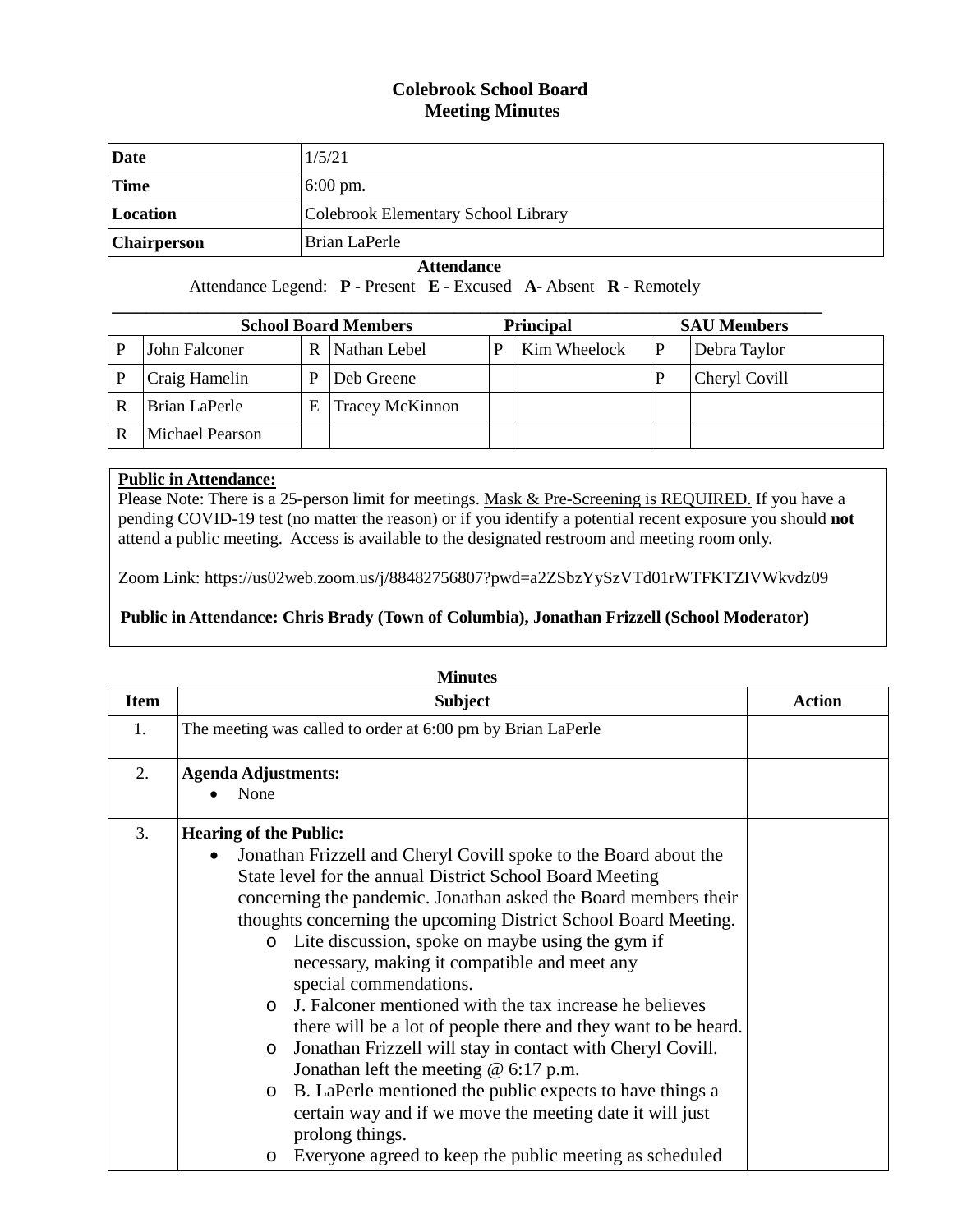|     | for $2/2/21$ .                                                                                                                                                                                                                                                                                                                                                                                                                                                                                                                                                                                                   |                         |
|-----|------------------------------------------------------------------------------------------------------------------------------------------------------------------------------------------------------------------------------------------------------------------------------------------------------------------------------------------------------------------------------------------------------------------------------------------------------------------------------------------------------------------------------------------------------------------------------------------------------------------|-------------------------|
| 4.  | <b>Reading of the Minutes:</b><br>N. Lebel / C. Hamelin: Motion to approve the minutes of<br>December 15, 2020, with the following corrections:<br>Changed N. Lebel from E to R<br>O<br>Changed T. McKinnon entering remotely @ 7:45 p.m.<br>O<br>Added e to D. Greene's last name in Item 5 – motion, Item 12 -<br>O<br>motion                                                                                                                                                                                                                                                                                  | Vote: Motion<br>Carried |
| 5.  | <b>Special Reports:</b><br>None                                                                                                                                                                                                                                                                                                                                                                                                                                                                                                                                                                                  |                         |
| 6.  | Principal's Report: Kim Wheelock<br>Enrollment numbers discussed<br>$\bullet$<br>Remote learning surveys are done<br>٠<br>Discussed Curriculum, Instruction, and Assessment<br>٠<br>Leveled classes in scheduling for 7-12 grade students changes<br>Pittsburg voted if a student is doing remote learning they are not to play<br>٠<br>basketball, (because of safety reasons).<br>B. LaPerle mentioned if the students want to play, then let them<br>$\circ$<br>play.<br>D. Greene / J. Falconer: motion to allow the students to play sports and<br>any extra school activities while doing remote learning. | Vote: Motion<br>Carried |
| 7.  | Superintendent's Report: Debra Taylor<br>School re-opened on 01/04/21<br>Had to move some classrooms around to maintain the social distance<br>$\bullet$<br>guidelines.<br>School Budget development underway<br>Preparation for Town Meeting - School Board elections, Annual<br>$\bullet$<br>Report(s), and School Board review<br>If anybody knows of any substitute teachers to inform D. Taylor<br>٠<br>Superintendent goals progress updates<br>٠                                                                                                                                                          |                         |
| 8.  | Business Administrator's Report: Cheryl Covill<br>C. Covill mentioned she has a couple of vouchers that need signatures<br>and talked about Washington passed a bill to make student loans<br>payments tax-exempt until 2025.<br>The SAU 7 received \$2,600 to support the music department for any<br>$\bullet$<br>equipment, etc.                                                                                                                                                                                                                                                                              |                         |
| 9.  | NH School Board Association Business: John Falconer<br>Annual delegate assembly is set up.<br>Keep checking your email.                                                                                                                                                                                                                                                                                                                                                                                                                                                                                          |                         |
| 10. | Co-Curricular Committee Report: Brian LaPerle<br>None                                                                                                                                                                                                                                                                                                                                                                                                                                                                                                                                                            |                         |
| 11. | <b>Building Committee: Craig Hamelin</b><br>C. Covill mentioned she is waiting for Dan Hebert for the actual figure to<br>$\bullet$<br>redo the gym ceiling. The preliminary cost is \$100,000, \$15,000 -<br>\$30,000 just for acoustics.                                                                                                                                                                                                                                                                                                                                                                       |                         |
| 12. | <b>Policy Committee Report: Deb Greene</b><br>The next meeting will be remotely on $1/14 \otimes 6:00$ p.m.                                                                                                                                                                                                                                                                                                                                                                                                                                                                                                      |                         |
| 13. | <b>Negotiations Committee Report: John Falconer</b>                                                                                                                                                                                                                                                                                                                                                                                                                                                                                                                                                              |                         |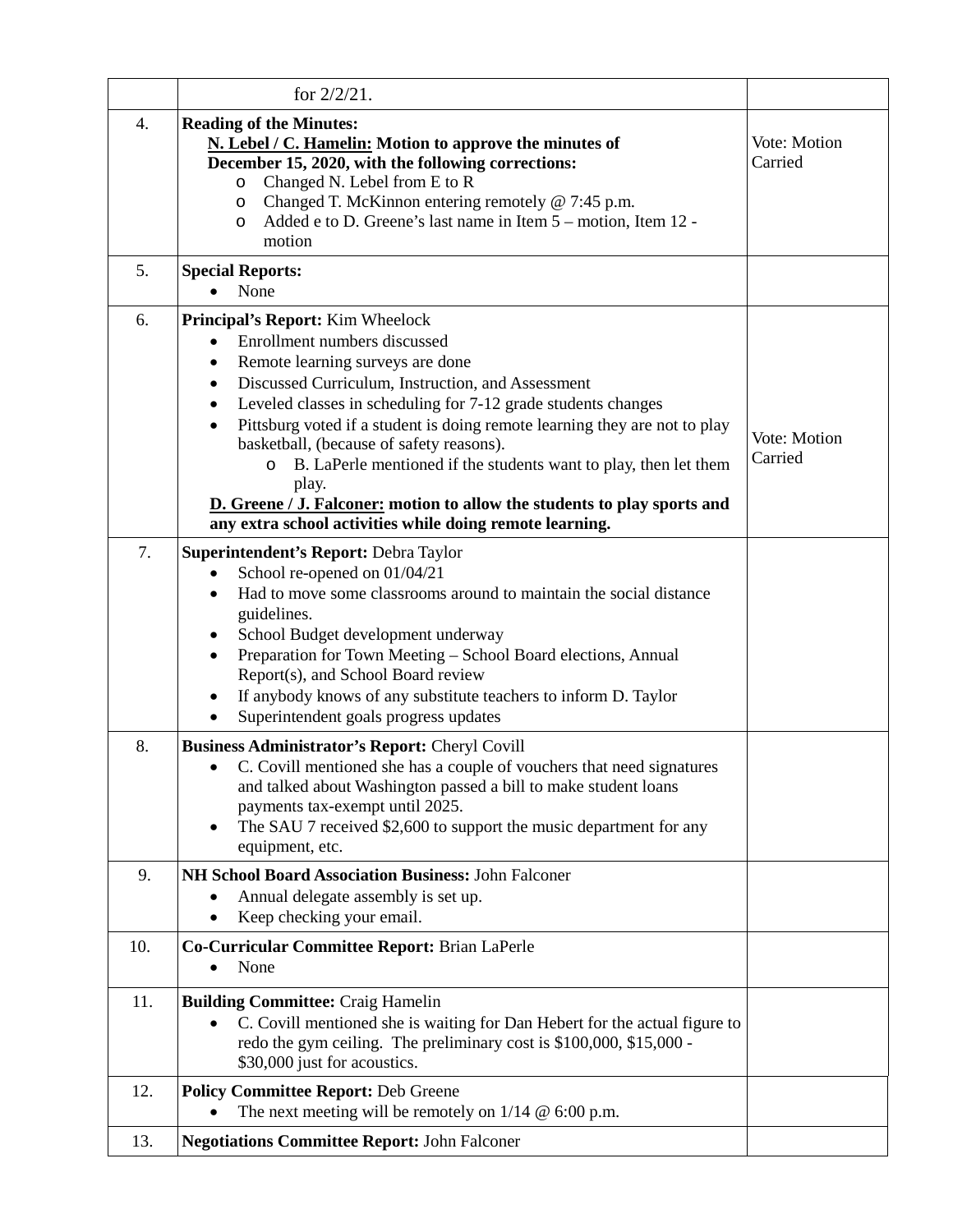|     | This will be discussed in a Non-Public Session<br>$\bullet$                                                                                                                                                                                                                                                                                                                                                                                                                                                                                                                                                                                                                                                                                                                                                                                                                                                                                                                                                                                                                                  |  |
|-----|----------------------------------------------------------------------------------------------------------------------------------------------------------------------------------------------------------------------------------------------------------------------------------------------------------------------------------------------------------------------------------------------------------------------------------------------------------------------------------------------------------------------------------------------------------------------------------------------------------------------------------------------------------------------------------------------------------------------------------------------------------------------------------------------------------------------------------------------------------------------------------------------------------------------------------------------------------------------------------------------------------------------------------------------------------------------------------------------|--|
| 14. | <b>Curriculum Committee Report: Deb Greene</b><br>None                                                                                                                                                                                                                                                                                                                                                                                                                                                                                                                                                                                                                                                                                                                                                                                                                                                                                                                                                                                                                                       |  |
| 15. | Technology Committee Report: Nathan Lebel<br>None<br>$\bullet$                                                                                                                                                                                                                                                                                                                                                                                                                                                                                                                                                                                                                                                                                                                                                                                                                                                                                                                                                                                                                               |  |
| 16. | <b>Connecticut River Collaborative Committee Report: Brian LaPerle</b><br>There is a lot of work being done and will update everyone once the<br>$\bullet$<br>work is through. Two meetings are scheduled in January.<br>D. Taylor talked about the Pre- $K - 12$ model and the preliminary results.                                                                                                                                                                                                                                                                                                                                                                                                                                                                                                                                                                                                                                                                                                                                                                                         |  |
| 17. | <b>Unfinished Business:</b><br>Budget 2021-2020<br>$\bullet$<br>C. Covill has to have everything ready for the printers by February<br>O<br>$10^{\text{th}}$ .<br>Schedule a public hearing for February 2, 2021.<br>O<br>C. Covill spoke on changes that were made in the budget.<br>O<br><b>Warrant Articles</b><br>Have a slide ready to show the public the cost savings during the<br>O<br>Covid pandemic.<br>Support Staff Collective Bargaining Agreement – by ballot vote?<br>O<br>B. LaPerle, J. Falconer - NO<br>$\circ$<br>Article 1 - Craig Hamelin motion, seconded by Brian LaPerle<br>O<br>Article 2 – Deb Greene motion, seconded by Nathan Lebel<br>$\circ$<br>Article 3 – J. Falconer motion, seconded by Craig Hamelin<br>O<br>Article 4 – Craig Hamelin motion, seconded Deb Greene<br>O<br>Article 5 - Nathan Lebel, motion, seconded Deb Greene<br>O<br>Article 6 - John Falconer, motion, seconded Craig Hamelin<br>O<br>Article 7 - John Falconer, motion, seconded Craig Hamelin<br>$\circ$<br>Article 8 - Brian LaPerle, motion, seconded John Falconer<br>$\circ$ |  |
| 18. | <b>New Business:</b><br>None                                                                                                                                                                                                                                                                                                                                                                                                                                                                                                                                                                                                                                                                                                                                                                                                                                                                                                                                                                                                                                                                 |  |
| 19. | <b>Other Business:</b><br>March meeting date – already discussed keep annual District School<br>Board Meeting as scheduled                                                                                                                                                                                                                                                                                                                                                                                                                                                                                                                                                                                                                                                                                                                                                                                                                                                                                                                                                                   |  |
| 20. | <b>Information:</b><br>D. Taylor spoke on rumors on Facebook concerning COVID.<br>$\bullet$                                                                                                                                                                                                                                                                                                                                                                                                                                                                                                                                                                                                                                                                                                                                                                                                                                                                                                                                                                                                  |  |
| 21. | <b>Non-Public Session:</b><br>RSA 91-A:3, $II(a)$ – CEA MOA                                                                                                                                                                                                                                                                                                                                                                                                                                                                                                                                                                                                                                                                                                                                                                                                                                                                                                                                                                                                                                  |  |
| 22. | <b>Meeting:</b><br>Colebrook School Board Meeting: Tuesday, January 19, 2021 @ 6:00 pm                                                                                                                                                                                                                                                                                                                                                                                                                                                                                                                                                                                                                                                                                                                                                                                                                                                                                                                                                                                                       |  |
| 23. | Adjournment:<br>General Colebrook School Board meeting ended @ 7:17 pm<br>J. Falconer / D. Greene: Motion to enter Non-Public session in<br>accordance with RSA 91-A:3, $II(a)$ – CEA MOA @ 7:17 pm<br>ROLL CALL: J. Falconer - Yes; D. Greene - Yes; C. Hamelin - Yes; B.<br>LaPerle – Yes; N. Lebel – Yes; M. Pearson – Yes                                                                                                                                                                                                                                                                                                                                                                                                                                                                                                                                                                                                                                                                                                                                                                |  |